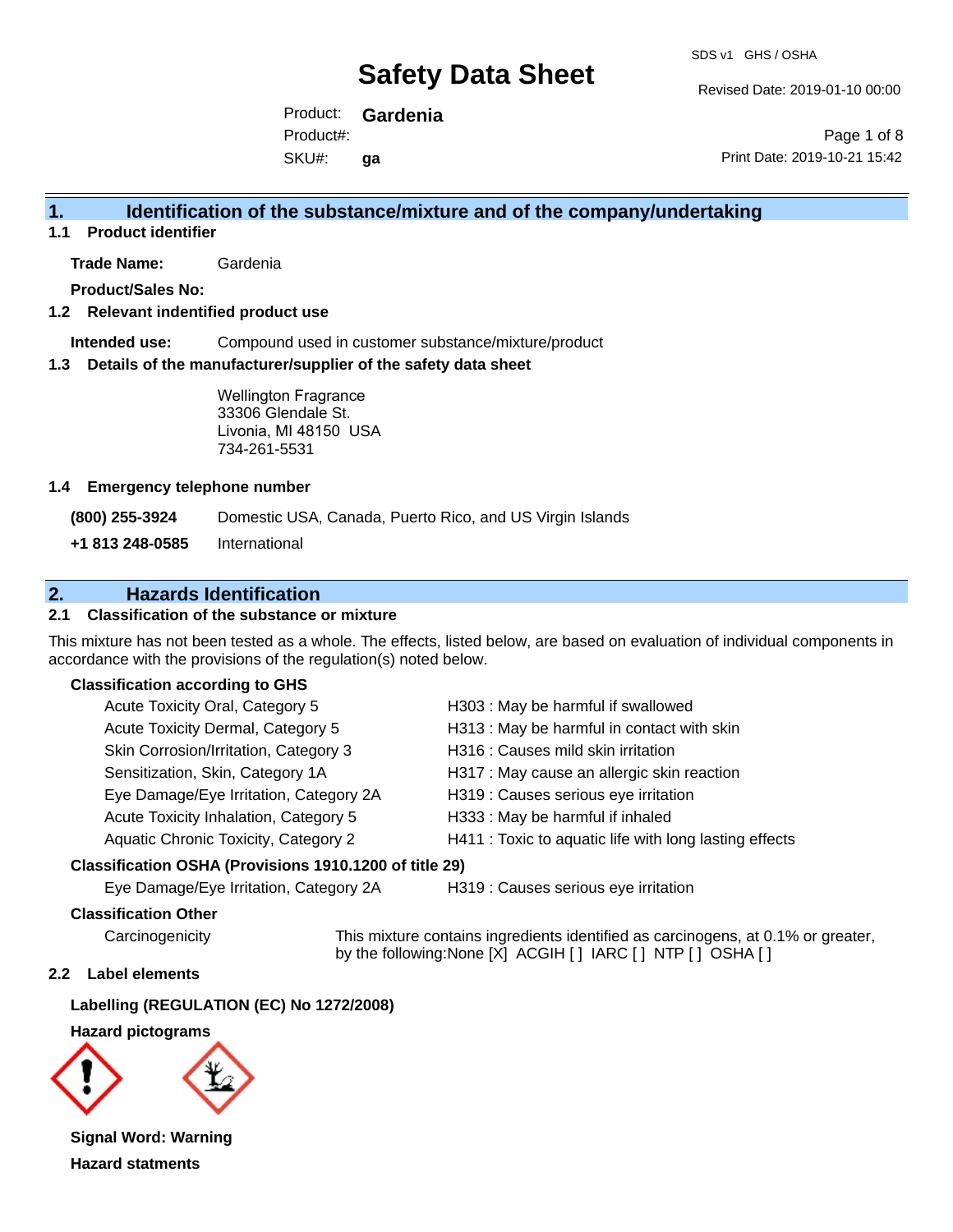#### SDS v1 GHS / OSHA

# **Safety Data Sheet**

Revised Date: 2019-01-10 00:00

Print Date: 2019-10-21 15:42

Page 2 of 8

| Product:  | Gardenia |
|-----------|----------|
| Product#: |          |
| SKU#:     | qa       |

| H <sub>303</sub>                | May be harmful if swallowed                                                                                                      |
|---------------------------------|----------------------------------------------------------------------------------------------------------------------------------|
| H313                            | May be harmful in contact with skin                                                                                              |
| H316                            | Causes mild skin irritation                                                                                                      |
| H317                            | May cause an allergic skin reaction                                                                                              |
| H <sub>319</sub>                | Causes serious eye irritation                                                                                                    |
| H333                            | May be harmful if inhaled                                                                                                        |
| H411                            | Toxic to aquatic life with long lasting effects                                                                                  |
| <b>Precautionary Statements</b> |                                                                                                                                  |
| <b>Prevention:</b>              |                                                                                                                                  |
| P <sub>264</sub>                | Wash hands thoroughly after handling                                                                                             |
| P <sub>272</sub>                | Contaminated work clothing should not be allowed out of the workplace                                                            |
| P <sub>273</sub>                | Avoid release to the environment                                                                                                 |
| Response:                       |                                                                                                                                  |
| $P302 + P352$                   | IF ON SKIN: Wash with soap and water                                                                                             |
| $P304 + P312$                   | IF INHALED: Call a POISON CENTER or doctor/physician if you feel unwell                                                          |
| $P305 + P351 + P338$            | IF IN EYES: Rinse cautiously with water for several minutes Remove contact lenses if<br>present and easy to do. continue rinsing |
| P312                            | Call a POISON CENTER or doctor/physician if you feel unwell                                                                      |
| $P333 + P313$                   | If skin irritation or a rash occurs: Get medical advice/attention                                                                |
| $P337 + P313$                   | If eye irritation persists: Get medical advice/attention                                                                         |
| P363                            | Wash contaminated clothing before reuse                                                                                          |
| P391                            | <b>Collect Spillage</b>                                                                                                          |

**2.3 Other Hazards**

### **no data available**

# **3. Composition/Information on Ingredients**

### **3.1 Mixtures**

This product is a complex mixture of ingredients, which contains among others the following substance(s), presenting a health or environmental hazard within the meaning of the UN Globally Harmonized System of Classification and Labeling of Chemicals (GHS):

| CAS#<br>Ingredient                   | EC#                                                         | Conc.<br>Range | <b>GHS Classification</b>    |
|--------------------------------------|-------------------------------------------------------------|----------------|------------------------------|
| 118-58-1<br><b>Benzyl Salicylate</b> | 204-262-9                                                   | $20 - 30 \%$   | H303; H317; H320; H401; H412 |
| $97 - 53 - 0$<br>Eugenol             | 202-589-1                                                   | $10 - 20%$     | H303; H316; H317; H319; H401 |
| 120-51-4<br><b>Benzyl Benzoate</b>   | 204-402-9                                                   | $10 - 20 %$    | H302; H313; H400; H411       |
| 8050-15-5                            | 232-476-2<br>Methyl ester of rosin (partially hydrogenated) | 10 - 20 %      | H402; H412                   |
| $60 - 12 - 8$<br>phenethyl alcohol   | 200-456-2                                                   | $10 - 20%$     | H302; H313; H316; H319       |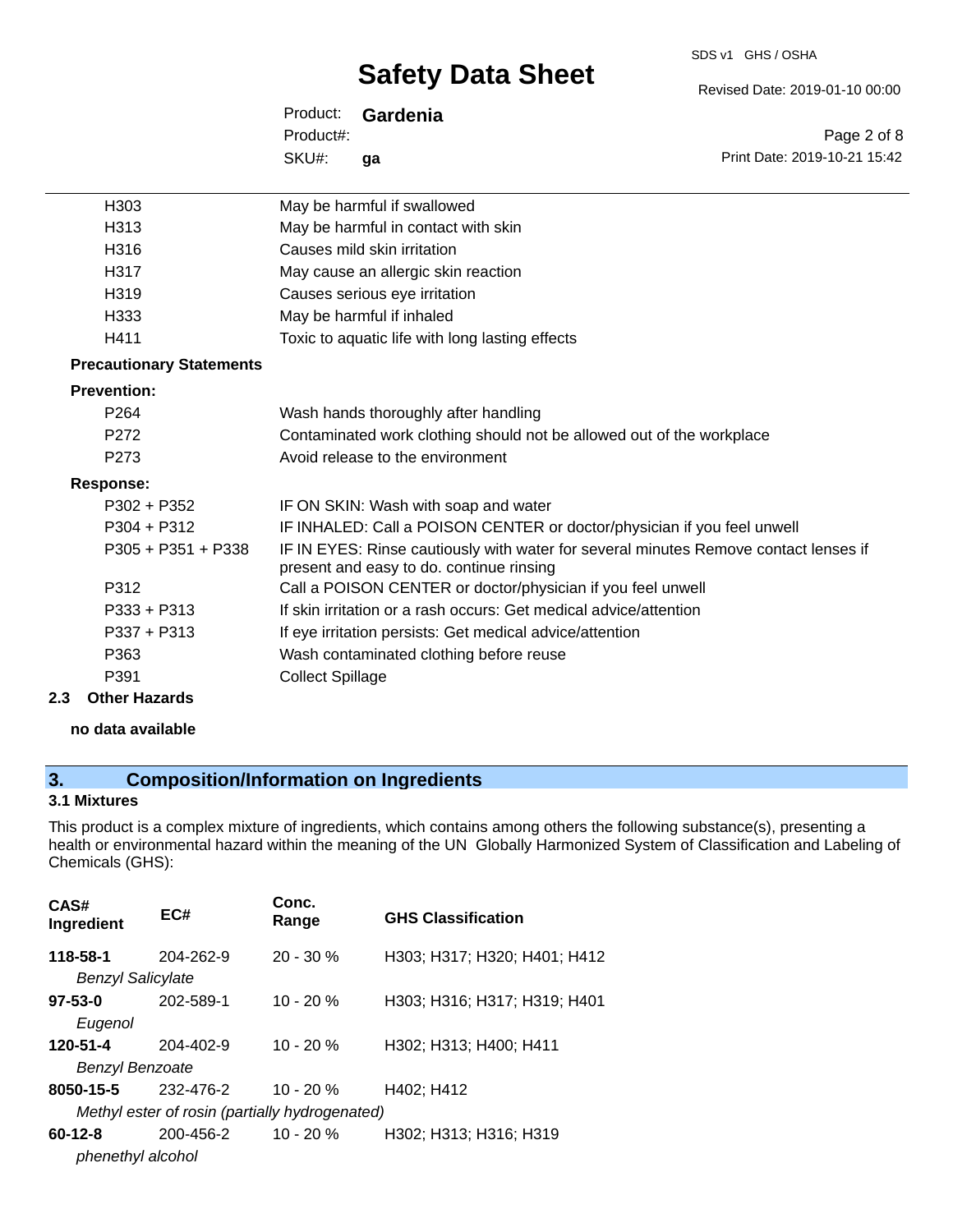SDS v1 GHS / OSHA

Revised Date: 2019-01-10 00:00

Product: **Gardenia** Product#:

SKU#: **ga**

Page 3 of 8 Print Date: 2019-10-21 15:42

| CAS#<br>Ingredient | EC#       | Conc.<br>Range                                           | <b>GHS Classification</b>           |
|--------------------|-----------|----------------------------------------------------------|-------------------------------------|
| $104 - 61 - 0$     | 203-219-1 | $5 - 10%$                                                | H316                                |
| gamma-Nonalactone  |           |                                                          |                                     |
| 2050-08-0          | 218-080-2 | $5 - 10 \%$                                              | H302; H400; H410                    |
| Amyl salicylate    |           |                                                          |                                     |
| 103-95-7           | 203-161-7 | $2 - 5%$                                                 | H227; H303; H315; H317; H401; H412  |
| Cyclamen Aldehyde  |           |                                                          |                                     |
| 78-70-6            | 201-134-4 | $2 - 5%$                                                 | H227; H303; H315; H317; H319; H402  |
| Linalool           |           |                                                          |                                     |
| 140-11-4           | 205-399-7 | $2 - 5%$                                                 | H303; H401; H412                    |
| Benzyl acetate     |           |                                                          |                                     |
| $93 - 58 - 3$      | 202-259-7 | $2 - 5%$                                                 | H227; H302; H316                    |
| Methyl benzoate    |           |                                                          |                                     |
| $87 - 44 - 5$      | 201-746-1 | $2 - 5%$                                                 | H304; H317; H413                    |
| beta-Caryophyllene |           |                                                          |                                     |
| $93 - 16 - 3$      | 202-224-6 | $1 - 2%$                                                 | H303; H317; H402                    |
|                    |           | Methyl isoeugenol (Isoeugenyl methyl ether)              |                                     |
| $97 - 54 - 1$      | 202-590-7 | $1 - 2%$                                                 | H302; H312; H315; H317; H319; H332; |
| Iso Eugenol        |           |                                                          | H335; H401                          |
|                    |           | See Section 16 for full text of GHS classification codes |                                     |

See Section 16 for full text of GHS classification codes which where not shown in section 2

Total Hydrocarbon Content (%  $w/w$ ) = 2.06

## **4. First Aid Measures**

### **4.1 Description of first aid measures**

| Inhalation:                                                                       | Remove from exposure site to fresh air and keep at rest.<br>Obtain medical advice.                            |
|-----------------------------------------------------------------------------------|---------------------------------------------------------------------------------------------------------------|
| Eye Exposure:                                                                     | Flush immediately with water for at least 15 minutes.<br>Contact physician if symptoms persist.               |
| <b>Skin Exposure:</b>                                                             | Remove contaminated clothes. Wash thoroughly with water (and soap).<br>Contact physician if symptoms persist. |
| Ingestion:                                                                        | Rinse mouth with water and obtain medical advice.                                                             |
| Most important symptoms and effects, both acute and delayed<br>4.2                |                                                                                                               |
| <b>Symptoms:</b>                                                                  | no data available                                                                                             |
| Risks:                                                                            | Refer to Section 2.2 "Hazard Statements"                                                                      |
| Indication of any immediate medical attention and special treatment needed<br>4.3 |                                                                                                               |
|                                                                                   |                                                                                                               |

| Refer to Section 2.2 "Response" |
|---------------------------------|
|                                 |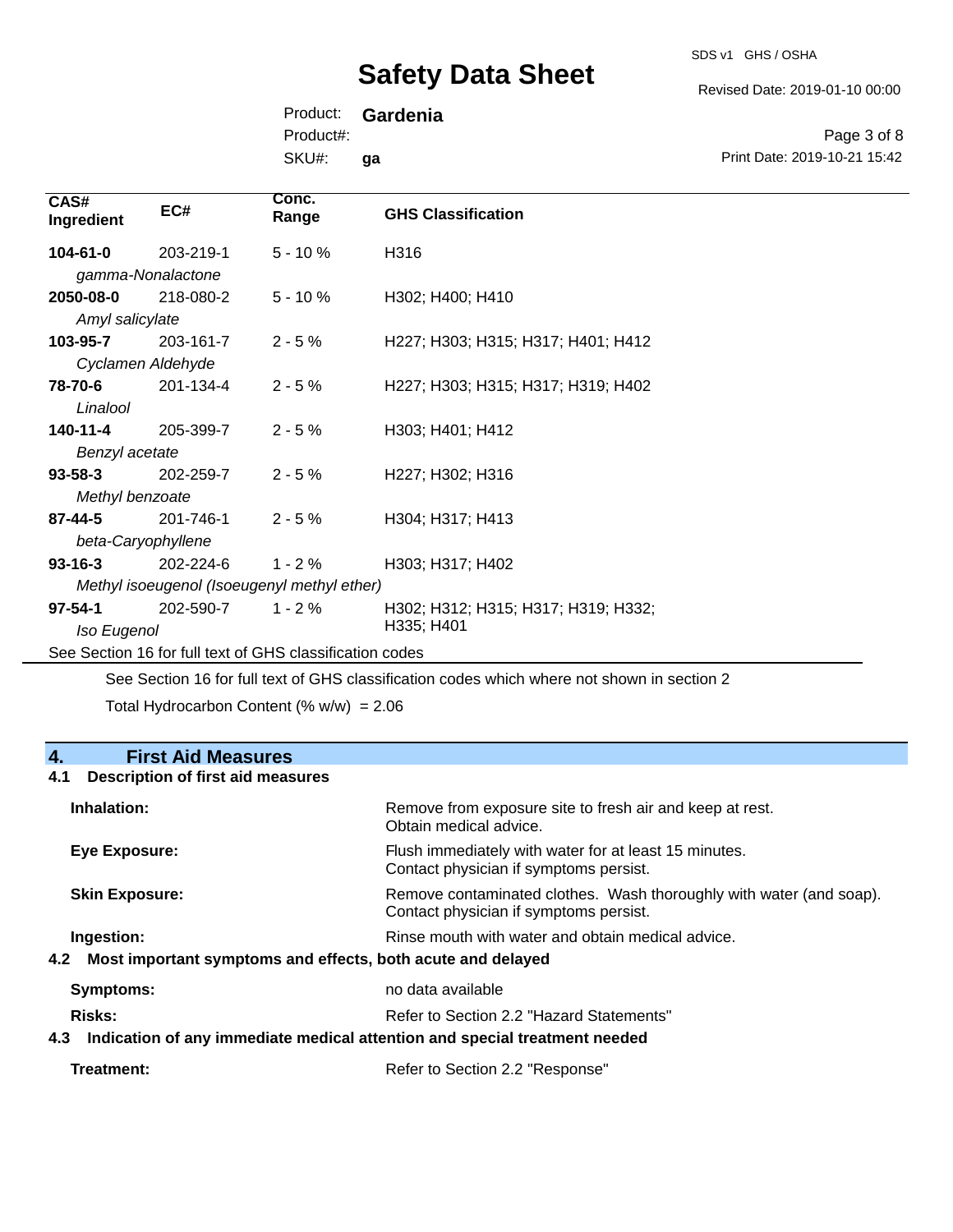SDS v1 GHS / OSHA

Revised Date: 2019-01-10 00:00

Product: **Gardenia** SKU#: Product#: **ga**

Page 4 of 8 Print Date: 2019-10-21 15:42

| 5 <sub>1</sub><br><b>Fire-Fighting measures</b>                |                                                   |
|----------------------------------------------------------------|---------------------------------------------------|
| <b>Extinguishing media</b><br>5.1                              |                                                   |
| Suitable:                                                      | Carbon dioxide (CO2), Dry chemical, Foam          |
| Unsuitable                                                     | Do not use a direct water jet on burning material |
| Special hazards arising from the substance or mixture<br>5.2   |                                                   |
| During fire fighting:<br><b>Advice for firefighters</b><br>5.3 | Water may be ineffective                          |
| <b>Further information:</b>                                    | Standard procedure for chemical fires             |

### **6. Accidental Release Measures**

### **6.1 Personal precautions, protective equipment and emergency procedures**

Avoid inhalation and contact with skin and eyes. A self-contained breathing apparatus is recommended in case of a major spill.

### **6.2 Environmental precautions**

Keep away from drains, soil, and surface and groundwater.

#### **6.3 Methods and materials for containment and cleaning up**

Clean up spillage promptly. Remove ignition sources. Provide adequate ventilation. Avoid excessive inhalation of vapors. Gross spillages should be contained by use of sand or inert powder and disposed of according to the local regulations.

### **6.4 Reference to other sections**

Not Applicable

## **7. Handling and Storage**

### **7.1 Precautions for safe handling**

Apply according to good manufacturing and industrial hygiene practices with proper ventilation. Do not drink, eat or smoke while handling. Respect good personal hygiene.

### **7.2 Conditions for safe storage, including any incompatibilities**

Store in a cool, dry and ventilated area away from heat sources and protected from light in tightly closed original container. Avoid uncoated metal container. Keep air contact to a minimum.

### **7.3 Specific end uses**

No information available

### **8. Exposure Controls/Personal Protection**

### **8.1 Control parameters**

**Exposure Limits: Component** ACGIH

**140-11-4** *Benzyl acetate* 10

**Engineering Controls:** Use local exhaust as needed.

## **8.2 Exposure controls - Personal protective equipment**

TWA ppm STEL ppm TWA ppm STEL ppm ACGIH OSHA OSHA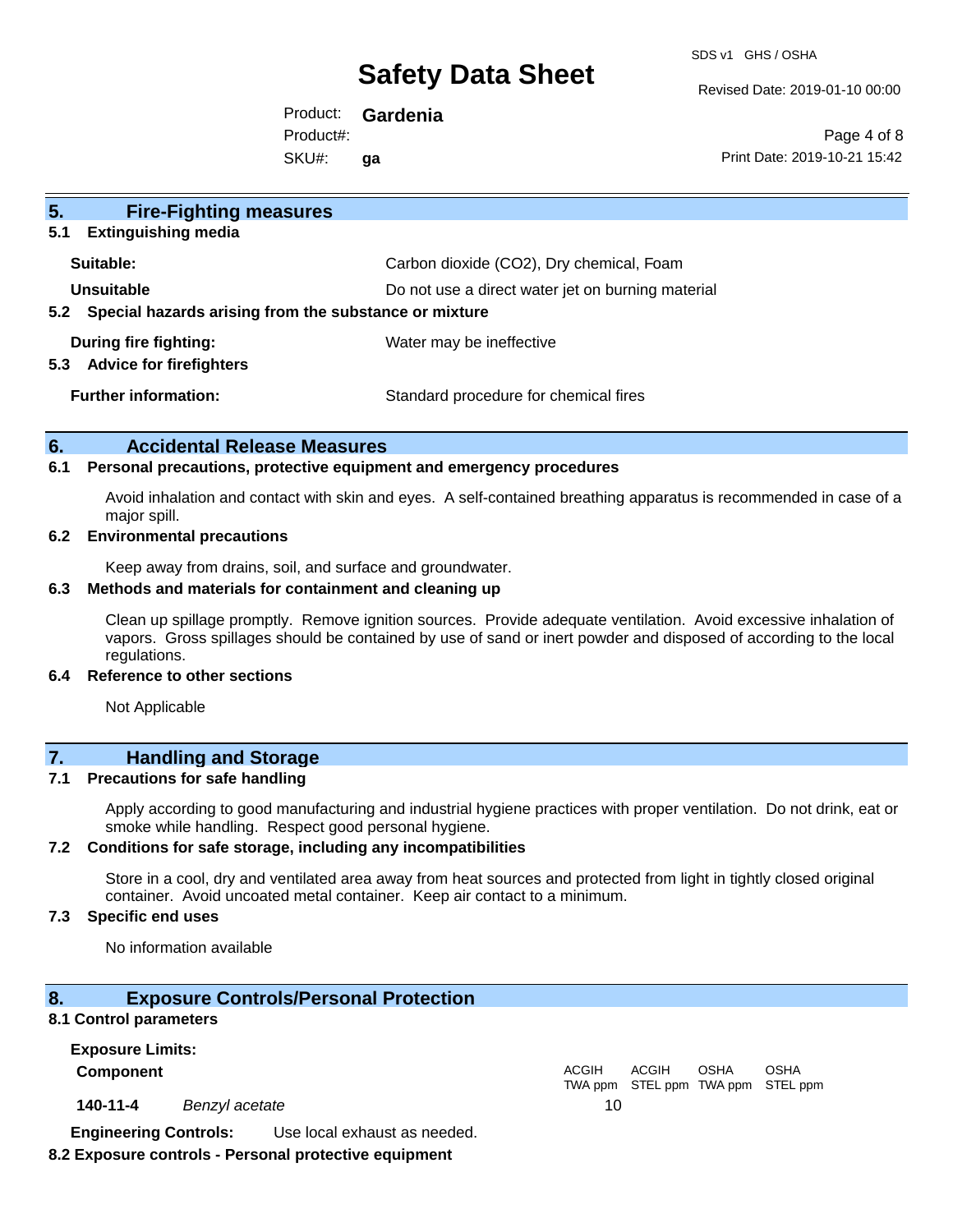SDS v1 GHS / OSHA

|                 | Product:  | Gardenia                               |                                                                                                |
|-----------------|-----------|----------------------------------------|------------------------------------------------------------------------------------------------|
|                 | Product#: |                                        | Page 5 of 8                                                                                    |
|                 | SKU#:     | qa                                     | Print Date: 2019-10-21 15:42                                                                   |
| Eye protection: |           | as may be appropriate for the exposure | Tightly sealed goggles, face shield, or safety glasses with brow guards and side shields, etc. |

**Respiratory protection:** Avoid excessive inhalation of concentrated vapors. Apply local ventilation where appropriate. **Skin protection:** Avoid Skin contact. Use chemically resistant gloves as needed.

## **9. Physical and Chemical Properties**

### **9.1 Information on basic physical and chemical properties**

| Appearance:                  | Liquid                                                  |
|------------------------------|---------------------------------------------------------|
| Odor:                        | <b>Conforms to Standard</b>                             |
| Color:                       | Pale Yellow/Amber to Golden (Olive Green) Yellow (G2-3) |
| <b>Viscosity:</b>            | Liquid                                                  |
| <b>Freezing Point:</b>       | Not determined                                          |
| <b>Boiling Point:</b>        | Not determined                                          |
| <b>Melting Point:</b>        | Not determined                                          |
| <b>Flashpoint (CCCFP):</b>   | $>200$ F (93.33 C)                                      |
| <b>Auto flammability:</b>    | Not determined                                          |
| <b>Explosive Properties:</b> | None Expected                                           |
| <b>Oxidizing properties:</b> | None Expected                                           |
| Vapor Pressure (mmHg@20 C):  | 0.0136                                                  |
| %VOC:                        | 0.01                                                    |
| Specific Gravity @ 25 C:     | 1.0600                                                  |
| Density @ 25 C:              | 1.0570                                                  |
| Refractive Index @ 20 C:     | 1.5310                                                  |
| Soluble in:                  | Oil                                                     |

## **10. Stability and Reactivity**

| 10.1 Reactivity                         | None                                               |
|-----------------------------------------|----------------------------------------------------|
| <b>10.2 Chemical stability</b>          | Stable                                             |
| 10.3 Possibility of hazardous reactions | None known                                         |
| 10.4 Conditions to avoid                | None known                                         |
| 10.5 Incompatible materials             | Strong oxidizing agents, strong acids, and alkalis |
| 10.6 Hazardous decomposition products   | None known                                         |

## **11. Toxicological Information**

## **11.1 Toxicological Effects**

Acute Toxicity Estimates (ATEs) based on the individual Ingredient Toxicity Data utilizing the "Additivity Formula"

**Acute toxicity - Oral - (Rat) mg/kg** (LD50: 2386.6348) May be harmful if swallowed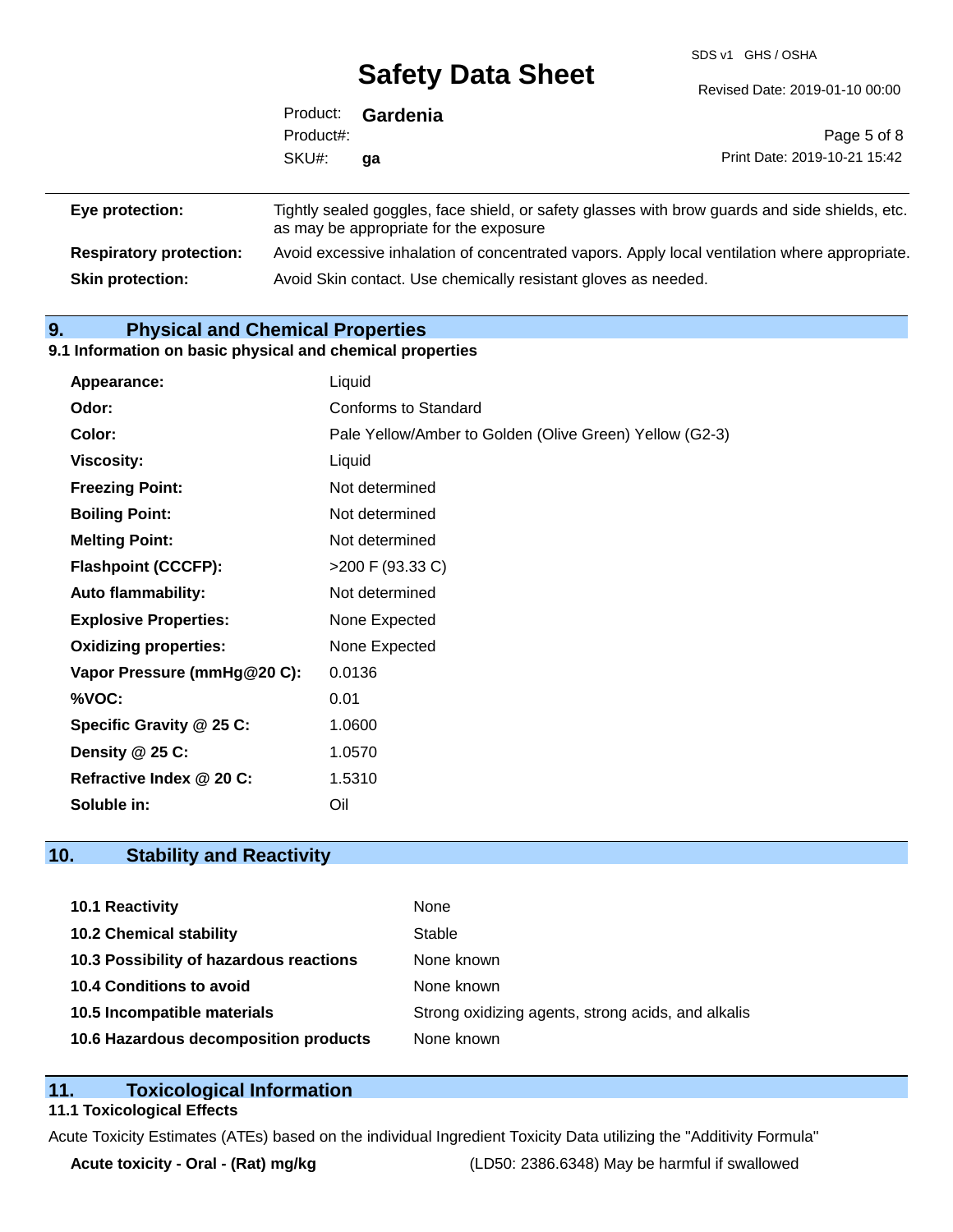SDS v1 GHS / OSHA

Revised Date: 2019-01-10 00:00

Product: **Gardenia** SKU#: Product#: **ga**

Page 6 of 8 Print Date: 2019-10-21 15:42

| Acute toxicity - Dermal - (Rabbit) mg/kg           | (LD50: 3307.7702) May be harmful in contact with skin    |
|----------------------------------------------------|----------------------------------------------------------|
| Acute toxicity - Inhalation - (Rat) mg/L/4hr       | (LD50: 83.6355) May be harmful if inhaled                |
| <b>Skin corrosion / irritation</b>                 | May be harmful if inhaled                                |
| Serious eye damage / irritation                    | Causes serious eye irritation                            |
| <b>Respiratory sensitization</b>                   | Not classified - the classification criteria are not met |
| <b>Skin sensitization</b>                          | May cause an allergic skin reaction                      |
| <b>Germ cell mutagenicity</b>                      | Not classified - the classification criteria are not met |
| Carcinogenicity                                    | Not classified - the classification criteria are not met |
| <b>Reproductive toxicity</b>                       | Not classified - the classification criteria are not met |
| Specific target organ toxicity - single exposure   | Not classified - the classification criteria are not met |
| Specific target organ toxicity - repeated exposure | Not classified - the classification criteria are not met |
| <b>Aspiration hazard</b>                           | Not classified - the classification criteria are not met |
|                                                    |                                                          |
|                                                    |                                                          |
| 12.<br><b>Ecological Information</b>               |                                                          |
| 12.1 Toxicity                                      |                                                          |
| <b>Acute acquatic toxicity</b>                     | Not classified - the classification criteria are not met |
| <b>Chronic acquatic toxicity</b>                   | Toxic to aquatic life with long lasting effects          |
| <b>Toxicity Data on soil</b>                       | no data available                                        |
| <b>Toxicity on other organisms</b>                 | no data available                                        |
|                                                    |                                                          |
| 12.2 Persistence and degradability                 | no data available                                        |
| 12.3 Bioaccumulative potential                     | no data available                                        |
| 12.4 Mobility in soil                              | no data available                                        |
| 12.5 Other adverse effects                         | no data available                                        |

### **13. Disposal Conditions**

### **13.1 Waste treatment methods**

Do not allow product to reach sewage systems. Dispose of in accordance with all local and national regulations. Send to a licensed waste management company.The product should not be allowed to enter drains, water courses or the soil. Do not contaminate ponds, waterways or ditches with chemical or used container.

## **14. Transport Information**

| <b>Marine Pollutant</b>                  | Yes. Ingredient of greatest environmental impact:<br>2050-08-0 : (5 - 10 %) : Amyl salicylate |              |                   |                 |        |  |
|------------------------------------------|-----------------------------------------------------------------------------------------------|--------------|-------------------|-----------------|--------|--|
| Regulator                                |                                                                                               | <b>Class</b> | <b>Pack Group</b> | <b>Sub Risk</b> | UN-nr. |  |
| U.S. DOT (Non-Bulk)                      | Not Regulated - Not Dangerous Goods                                                           |              |                   |                 |        |  |
| <b>Chemicals NOI</b>                     |                                                                                               |              |                   |                 |        |  |
| <b>ADR/RID (International Road/Rail)</b> |                                                                                               |              |                   |                 |        |  |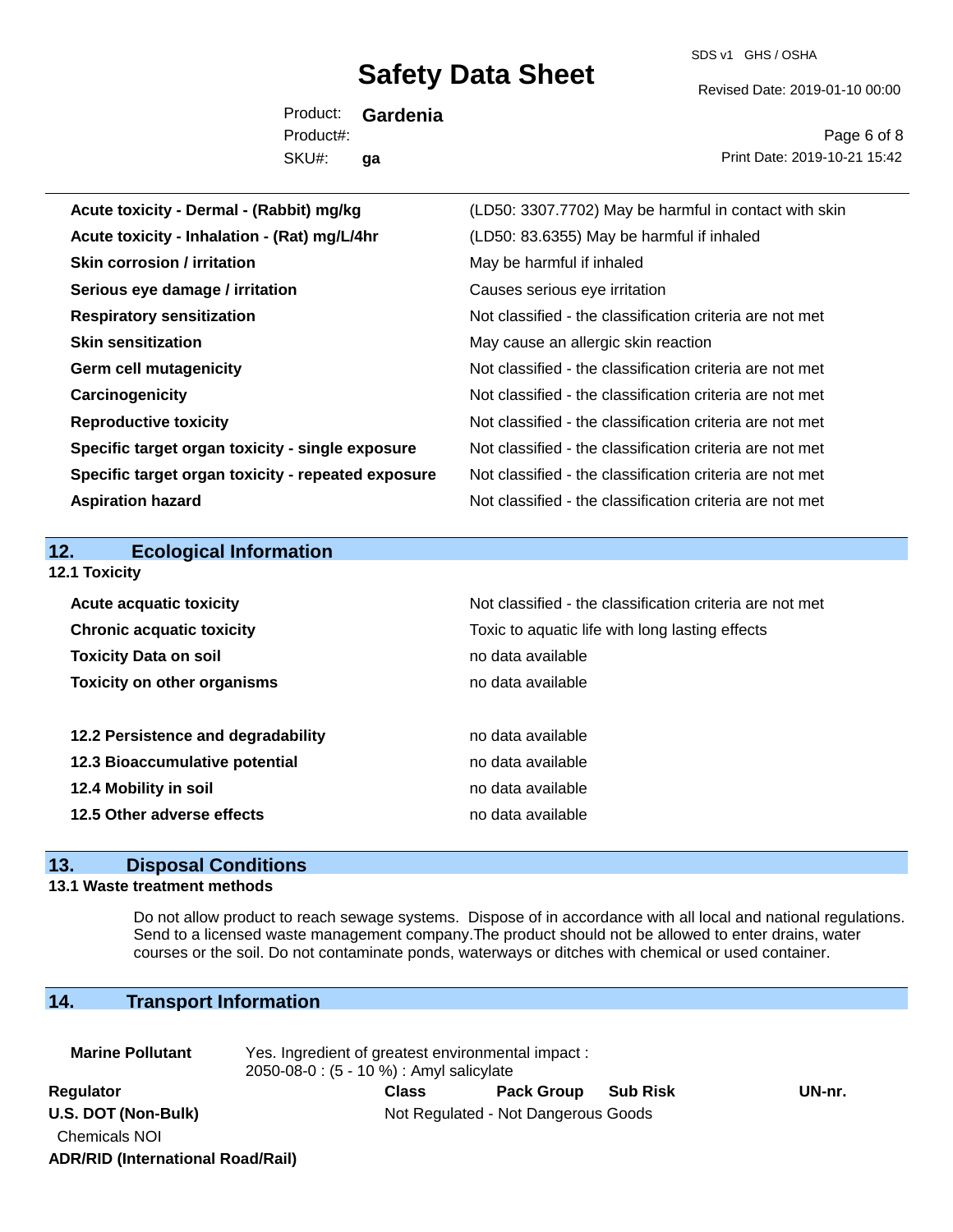SDS v1 GHS / OSHA

Revised Date: 2019-01-10 00:00

|                                                                                                                   | Product:<br>Product#: | Gardenia |                                                                                    | Page 7 of 8                  |  |  |
|-------------------------------------------------------------------------------------------------------------------|-----------------------|----------|------------------------------------------------------------------------------------|------------------------------|--|--|
|                                                                                                                   | SKU#:                 | qa       |                                                                                    | Print Date: 2019-10-21 15:42 |  |  |
| <b>Environmentally Hazardous</b><br>Substance, Liquid, n.o.s.                                                     |                       | 9        | $\mathbf{III}$                                                                     | <b>UN3082</b>                |  |  |
| <b>IATA (Air Cargo)</b>                                                                                           |                       |          |                                                                                    |                              |  |  |
| <b>Environmentally Hazardous</b><br>Substance, Liquid, n.o.s.                                                     |                       | 9        | III                                                                                | <b>UN3082</b>                |  |  |
| IMDG (Sea)                                                                                                        |                       |          |                                                                                    |                              |  |  |
| <b>Environmentally Hazardous</b><br>Substance, Liquid, n.o.s.                                                     |                       | 9        | $\mathbf{III}$                                                                     | <b>UN3082</b>                |  |  |
| 15.<br><b>Regulatory Information</b>                                                                              |                       |          |                                                                                    |                              |  |  |
| <b>U.S. Federal Regulations</b>                                                                                   |                       |          |                                                                                    |                              |  |  |
| <b>TSCA (Toxic Substance Control Act)</b>                                                                         |                       |          | All components of the substance/mixture are listed or exempt                       |                              |  |  |
| 40 CFR(EPCRA, SARA, CERCLA and CAA)<br><b>U.S. State Regulations</b>                                              |                       |          | This product contains NO components of concern.                                    |                              |  |  |
| <b>California Proposition 65 Warning</b><br>$93 - 15 - 2$<br>202-223-0 0.01 - 0.1%<br><b>Canadian Regulations</b> |                       |          | This product contains the following components:<br>Methyl Eugenol (Natural Source) |                              |  |  |

**DSL DSL DSL 100.00%** of the components are listed or exempt.

# **16. Other Information**

### **GHS H-Statements referred to under section 3 and not listed in section 2**

| H227 : Combustible liquid                                     | H302 : Harmful if swallowed                              |
|---------------------------------------------------------------|----------------------------------------------------------|
| H304 : May be fatal if swallowed and enters airways           | H312 : Harmful in contact with skin                      |
| H315 : Causes skin irritation                                 | H317 : May cause an allergic skin reaction               |
| H320 : Causes eye irritation                                  | H332 : Harmful if inhaled                                |
| H335 : May cause respiratory irritation                       | H400 : Very Toxic to aquatic life                        |
| H401 : Toxic to aquatic life                                  | H402 : Harmful to aquatic life                           |
| H410 : Very toxic to aquatic life with long lasting effects   | H412 : Harmful to aquatic life with long lasting effects |
| H413 : May cause long lasting harmful effects to aquatic life |                                                          |
| <b>Total Fractional Values</b>                                |                                                          |
| (TFV) Risk                                                    | (TFV) Risk                                               |
| (59.78) Acute Toxicity Inhalation, Category 5                 | (42.65) Aquatic Chronic Toxicity, Category 3             |
| (20.89) Sensitization, Skin, Category 1B                      | (11.82) Sensitization, Skin, Category 1A                 |
| (4.11) Aquatic Chronic Toxicity, Category 2                   | (4.08) Skin Corrosion/Irritation, Category 3             |
| (3.21) Eye Damage/Eye Irritation, Category 2A                 | (2.41) Aquatic Chronic Toxicity, Category 4              |
| (2.10) Acute Toxicity Oral, Category 5                        | (2.09) Eye Damage/Eye Irritation, Category 2B            |
|                                                               |                                                          |

(1.51) Acute Toxicity Dermal, Category 5